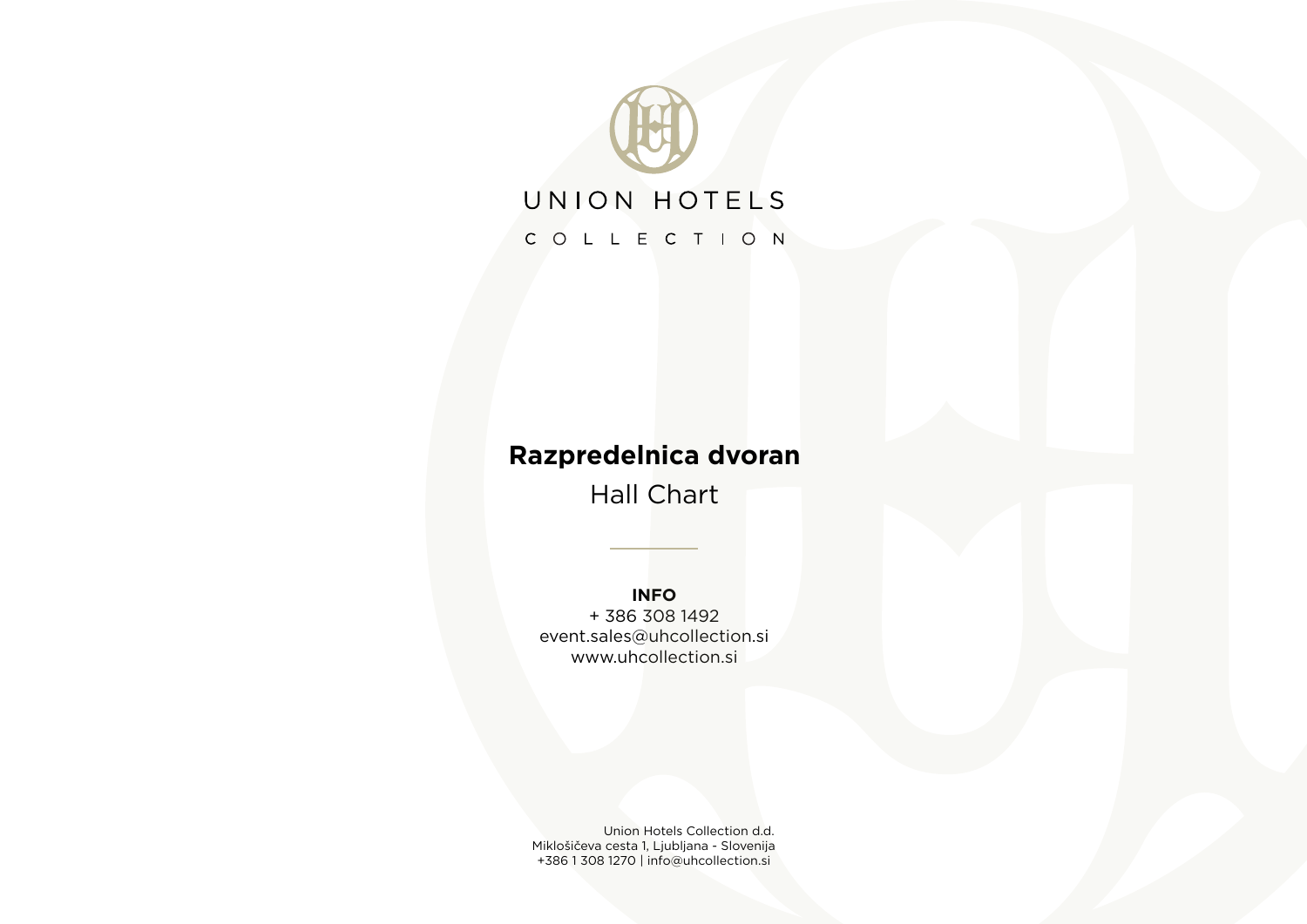| <b>GRAND HOTEL</b><br><b>UNION</b>             | Nad.<br>Floor |                   | Dimenzije<br>Dimensions |                  |           | <b>Postavitve</b><br>Settings |                 |                            |                          |                     |                               |                            |                   |                    |  |
|------------------------------------------------|---------------|-------------------|-------------------------|------------------|-----------|-------------------------------|-----------------|----------------------------|--------------------------|---------------------|-------------------------------|----------------------------|-------------------|--------------------|--|
|                                                |               | Dolžina<br>Length | Širina<br>Width         | Height<br>Višina | m2<br>Sqm | Sprejem<br>Reception          | Kino<br>Theater | <b>Razred</b><br>Classroom | <b>Banket</b><br>Banquet | Črka I<br>Boardroom | Podkey zun¬<br>U-Shape In&Out | Podkey zun.<br>U-Shape Out | Črka O<br>O-Shape | Kabaret<br>Cabaret |  |
| Unionska dvorana<br><b>Grand Union Hall</b>    | $\mathbf{o}$  | 33.8              | 14.9                    | 11.2             | 504       | 800                           | 700             | 390                        | 390                      | 118                 | 150                           | 96                         | 102               | 288                |  |
| Preddverje<br><b>Grand Foyer</b>               | $\mathsf{o}$  | 25                | 9.3                     | 3.6              | 282       | 350                           |                 | $\blacksquare$             | $\blacksquare$           |                     |                               |                            |                   |                    |  |
| Vrtna dvorana<br><b>Garden Hall</b>            | $\mathbf{o}$  | 33.2              | 7.2                     | 3.6              | 239       | 300                           | 260             | 216                        | 180                      | 96                  | 186                           | 96                         | 102               | 136                |  |
| <b>Bela dvorana</b><br>White Hall              | $\mathbf{1}$  | 25                | 10 <sub>o</sub>         | 6.8              | 250       | 300                           | 270             | 198                        | 190                      | 72                  | 140                           | 72                         | 102               | 120                |  |
|                                                | 1             | 8.4               | 10 <sub>o</sub>         | 6.8              | 84        | 100                           | 72              | 48                         | 50                       | 27                  | 45                            | 27                         | 30                | 36                 |  |
| $1 + 11$                                       | 1             | 16.8              | 10.0                    | 6.8              | 168       | 200                           | 144             | 96                         | 100                      | 54                  | 90                            | 54                         | 60                | 84                 |  |
| Ш                                              | $\mathbf{1}$  | 8.4               | 10.0                    | 6.8              | 84        | 100                           | 72              | 48                         | 50                       | 27                  | 45                            | $27\,$                     | 30                | 36                 |  |
| $II + III$                                     | $\mathbf{1}$  | 16.8              | 10.0                    | 6.8              | 168       | 200                           | 144             | 96                         | 100                      | 54                  | 90                            | 54                         | 60                | 84                 |  |
| Ш                                              | $\mathbf{1}$  | 8.4               | 10.0                    | 6.8              | 84        | 100                           | 72              | 48                         | 50                       | 27                  | 45                            | 27                         | 30                | 36                 |  |
| Steklena dvorana<br><b>Glass Hall</b>          |               | 33.2              | 7.9                     | 6.8              | 263       | 300                           | 270             | 216                        | 180                      | 96                  | 186                           | 96                         | 102               | 136                |  |
|                                                | 1             | 16.6              | 7.9                     | 6.8              | 131       | 150                           | 126             | 99                         | 90                       | 48                  | 90                            | 48                         | 48                | 56                 |  |
| $1 + 11$                                       | 1             | 24.9              | 7.9                     | 6.8              | 197       | 220                           | 180             | 144                        | 138                      | 72                  | 132                           | 72                         | 72                | 104                |  |
| Ш.                                             | $\mathbf{1}$  | 8.3               | 7.9                     | 6.8              | 66        | 70                            | 54              | 45                         | 48                       | 24                  | 42                            | 24                         | 24                | 30                 |  |
| $1 + 111$                                      | $\mathbf{1}$  | 16.6              | 15.8                    | 6.8              | 132       | 140                           | 108             | 90                         | 96                       | 48                  | 84                            | 48                         | 48                | 56                 |  |
| Ш                                              | 1             | 8.3               | 7.9                     | 6.8              | 66        | 70                            | 54              | 45                         | 48                       | 24                  | 42                            | 24                         | 24                | 30                 |  |
| <b>Banketna dvorana</b><br><b>Banquet Room</b> | $\mathsf{o}$  | 11.2              | 6.3                     | 3.3              | 71        | 90                            | 80              | 36                         | 40                       | 30                  | 50                            | 32                         | 38                | 30                 |  |
| Zeleni salon<br>Green Room                     | $\mathbf{o}$  | 10.4              | 8.3                     | 2.6              | 86        | 80                            | 40              | 20                         | 58                       | $16\,$              | 28                            | 18                         | 22                | ä,                 |  |
| Restavracija<br>Restaurant                     | $\mathsf{o}$  | 20.0              | 14                      | 4.6              | 307       | ä,                            |                 | ÷.                         | 200                      |                     |                               |                            |                   |                    |  |
| <b>Kavarna Union</b><br>Union Café             | 0             | 15.6              | 5.9                     | 4.6              | 146       | 150                           |                 | ä,                         | 110                      |                     |                               |                            |                   |                    |  |
| Unionska klet<br><b>Union Cellar</b>           | $-1$          | 22.0              | 5.8                     | 3                | 128       | 150                           |                 |                            | 82                       |                     |                               |                            |                   |                    |  |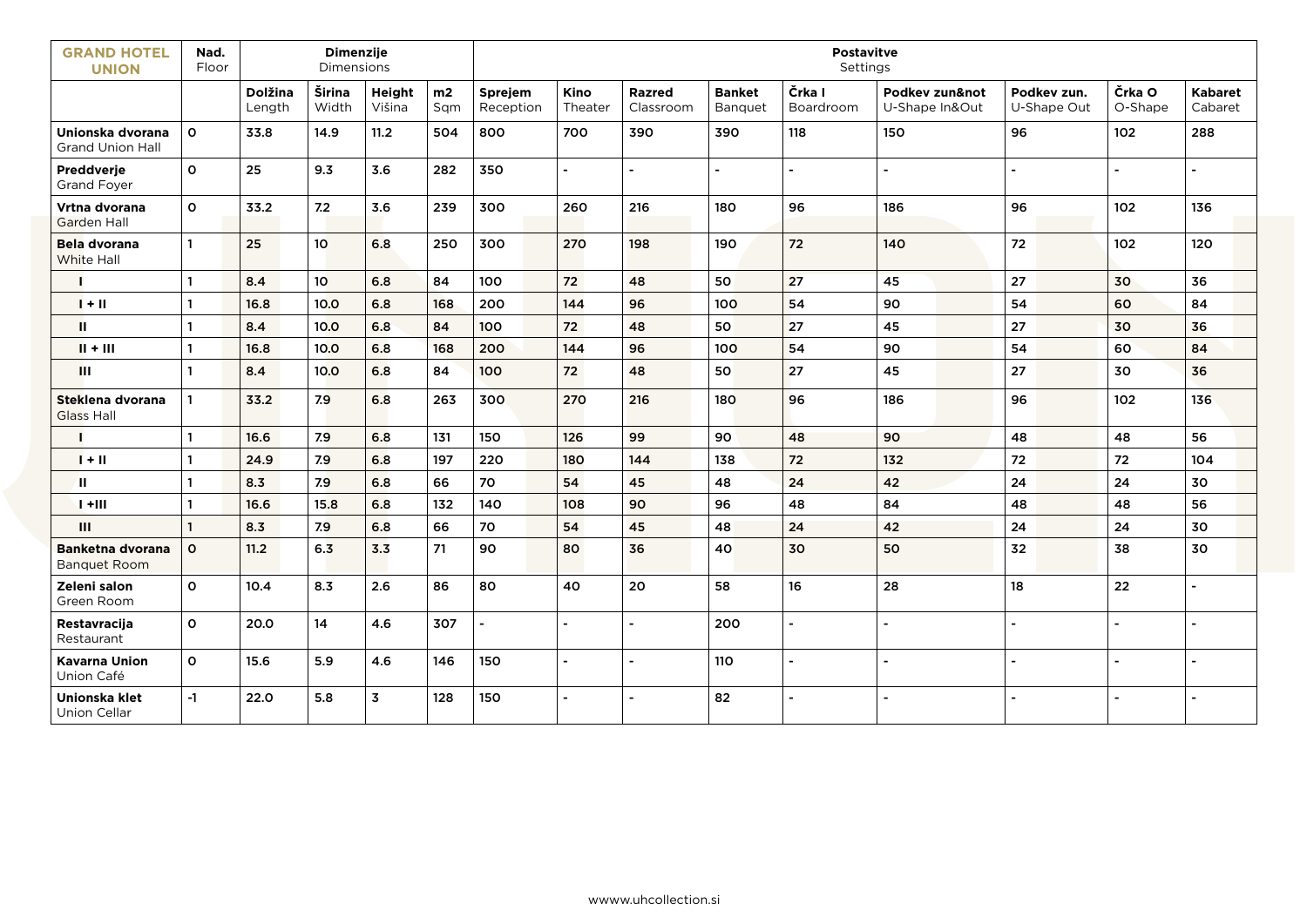| <b>UHOTEL</b>                     | Nad.<br>Floor |                          | <b>Dimenzije</b><br><b>Dimensions</b> |                  |                       | <b>Postavitve</b><br>Settings |                          |                     |                          |                     |                               |                            |                   |                    |
|-----------------------------------|---------------|--------------------------|---------------------------------------|------------------|-----------------------|-------------------------------|--------------------------|---------------------|--------------------------|---------------------|-------------------------------|----------------------------|-------------------|--------------------|
|                                   |               | <b>Dolžina</b><br>Length | Širina<br>Width                       | Height<br>Višina | m <sub>2</sub><br>Sqm | Sprejem<br>Reception          | <b>Kino</b><br>Theater   | Razred<br>Classroom | <b>Banket</b><br>Banquet | Črka I<br>Boardroom | Podkey zun¬<br>U-Shape In&Out | Podkey zun.<br>U-Shape Out | Črka O<br>O-Shape | Kabaret<br>Cabaret |
| <b>Salon Iris</b><br>Iris Room    | $\circ$       | 11.5                     | 7.7                                   | 3.3              | 89                    | 100                           | 75                       | 36                  | 40                       | 34                  | 58                            | 36                         | 42                | 35                 |
| Salon Orhideja<br>Orchid Room     | M             | 16.2                     | 7.8                                   | 3.4              | 126                   | 160                           | 140                      | 70                  | 60                       | 44                  | 84                            | 60                         | 66                | 54                 |
| <b>Salon Vrtnica</b><br>Rose Room | M             | 8.8                      | 8                                     | 3.3              | 70                    | 80                            | 40                       | 20                  | 40                       | 20                  | 40                            | 24                         | 28                | 24                 |
| Zlati salon<br>Golden Room        | M             | 7.6                      | 3.4                                   | 3.7              | 26                    | 30                            |                          |                     |                          | 12                  |                               |                            |                   |                    |
| <b>Salon Lotus</b><br>Lotus Room  | 7             | 7.4                      | 4.8                                   | 2.2              | 36                    | 45                            | $\overline{\phantom{0}}$ |                     |                          | 12                  |                               |                            |                   |                    |

| <b>HOTEL LEV</b>  | Nad.<br>Floor |                          | <b>Dimenzije</b><br><b>Dimensions</b> |                         |           | <b>Postavitve</b><br>Settings |                 |                     |                          |                     |                               |                            |                          |                           |
|-------------------|---------------|--------------------------|---------------------------------------|-------------------------|-----------|-------------------------------|-----------------|---------------------|--------------------------|---------------------|-------------------------------|----------------------------|--------------------------|---------------------------|
|                   |               | <b>Dolžina</b><br>Length | Širina<br>Width                       | <b>Height</b><br>Višina | m2<br>Sqm | Sprejem<br>Reception          | Kino<br>Theater | Razred<br>Classroom | <b>Banket</b><br>Banquet | Črka I<br>Boardroom | Podkey zun¬<br>U-Shape In&Out | Podkev zun.<br>U-Shape Out | Črka O<br>O-Shape        | <b>Kabaret</b><br>Cabaret |
| Karantanija       | $\mathsf{o}$  | 19.7                     | 18.7                                  | 4.3                     | 367       | 400                           | 300             | 150                 | 160                      | ۰.                  |                               |                            |                          |                           |
| AB                | $\mathbf{O}$  | 19.7                     | 10.4                                  | 4.3                     | 205       | 180                           | 160             | 110                 | 120                      | 50                  | 84                            | 58                         |                          | 45                        |
| <b>BC</b>         | O             | 18.7                     | 7.3                                   | 4.3                     | 136       | 110                           | 96              | 70                  | 80                       | 50                  | 90                            | 54                         |                          | 40                        |
| <b>CD</b>         | O             | 19.7                     | 8.2                                   | 4.3                     | 163       | 140                           | 120             | 84                  | 96                       | 50                  | 98                            | 56                         |                          | 45                        |
| <b>AD</b>         | $\mathsf{o}$  | 19.7                     | 8.2                                   | 4.3                     | 231       | 210                           | 180             | 140                 | 136                      | 50                  | 84                            | 58                         |                          | 50                        |
| A                 | $\mathbf{O}$  | 12.4                     | 10.4                                  | 4.3                     | 129       | 120                           | 90              | 70                  | 72                       | 24                  | 60                            | 30                         |                          | 25                        |
| B                 | O             | 7.3                      | 10.4                                  | 4.3                     | 76        | 70                            | 56              | 40                  | 48                       | 20                  |                               | 24                         |                          | 20                        |
| C                 | 0             | 7.3                      | 8.2                                   | 4.3                     | 60        | 50                            | 40              | 28                  | 32                       | 18                  |                               | 22                         |                          | 20                        |
| D                 | $\circ$       | 12.4                     | 8.2                                   | 4.3                     | 103       | 75                            | 70              | 50                  | 56                       | 24                  | 56                            | 28                         |                          | 25                        |
|                   |               |                          |                                       |                         |           |                               |                 |                     |                          |                     |                               |                            |                          |                           |
| Tehno Lev - Lobby | $\circ$       | 20.6                     | $1.8 - 4.6$                           | 2.8                     | 68        | 32                            | $\sim$          | $\sim$              |                          | $\sim$              | $\blacksquare$                |                            | $\overline{\phantom{0}}$ |                           |
| <b>Tehno I</b>    | $\circ$       | 6.18                     | $5.9 - 6.7$                           | 2.8                     | 40        | $\blacksquare$                | 38              | 24                  | 16                       | 16                  | 28                            | 16                         | 20                       | 12                        |
| <b>Tehno II</b>   | $\circ$       | 6.14                     | $6.8 - 7.6$                           | 2.8                     | 45        | $\overline{\phantom{0}}$      | 40              | 24                  | 24                       | 20                  | 32                            | 18                         | 20                       | 18                        |
| <b>Tehno III</b>  | $\mathbf{o}$  | 6.11                     | $7.7 - 8.5$                           | 2.8                     | 50        |                               | 40              | 24                  | 24                       | 20                  | 32                            | 19                         | 24                       | 18                        |
| Tehno   +    +    | $\mathbf{o}$  | 19.8                     | 10.8                                  | 2.8                     | 202       | 115                           | 90              |                     | 72                       |                     |                               |                            |                          | 54                        |